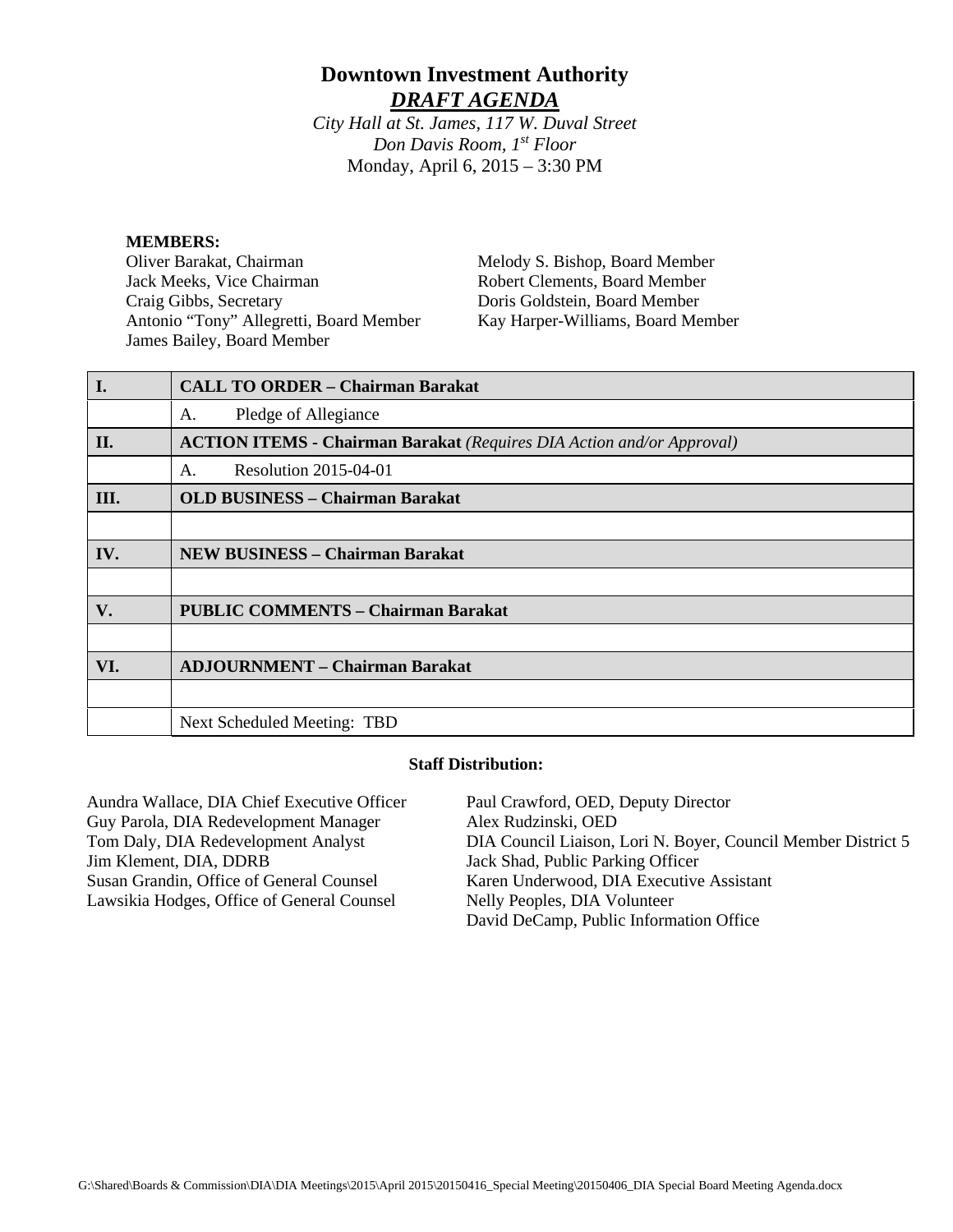**Downtown Investment Authority Downtown Investment Authority** 



**Special Meeting**

*Monday, April 6, 2015 3:30 p.m.*

**City Hall at St. James 117 West Duval St., 1st Floor, Don Davis Room**

# *DIA Governance Committee MEETING MINUTES*

**Board Members Present:** Oliver Barakat, Chairman; Jack Meeks, Vice Chairman; Craig Gibbs, Antonia "Tony" Allegretti; James Bailey; Melody Bishop; and Kay Harper-Williams

**Committee Board Members Absent:** Doris Goldstein and Robert Clements

**Office of General Counsel:** Lawsikia Hodges

**Council Member:** Lori Boyer

**Attendees:** Aundra Wallace, DIA Chief Executive Officer; Guy Parola, DIA Redevelopment Manager; Tom Daly, DIA Redevelopment Analyst and Jim Klement, DIA Development Coordinator and

# **I. CALL TO ORDER**

Chairman Barakat called the Special meeting to order at approximately 3:30 p.m.

# **II. ACTION ITEMS**

## A. **Resolution 2015-04-01 Downtown Wi-Fi**

CEO Wallace brought forth Resolution 2015-04-01 and a memo regarding the One Spark Wi-FI Sponsorship of \$65,000.00. Proposing an actual \$65,000 sponsorship to help for the event, the sponsorship will also allow them to purchase hardware equipment that the One Spark Team has agreed to donate back to the Downtown Investment Authority in excess of \$30,000. The Board has approved a \$25,000 sponsorship to One Spark at the March  $25<sup>th</sup>$  meeting, leaving \$10,000 in the event contribution line item. The DIA will take the \$55,000 from Public Relations and transfer to the \$10,000 remaining event contribution line item.

The DIA, subject to the approval of the Mayor's Budget Review Committee, authorizes its Chief Executive Officer to negotiate and execute a sponsorship agreement or the functional equivalent with One Spark for the expenditure of \$65,000.000 to be spent on Downtown public Wi-Fi during the 2015 One Spark Event.

Board Member Meeks asked where the DIA would apply the \$30,000 that would be donated back to the DIA. CEO Wallace responded that the \$30,000 could be used for future maintenance of the permit downtown Wi-Fi program.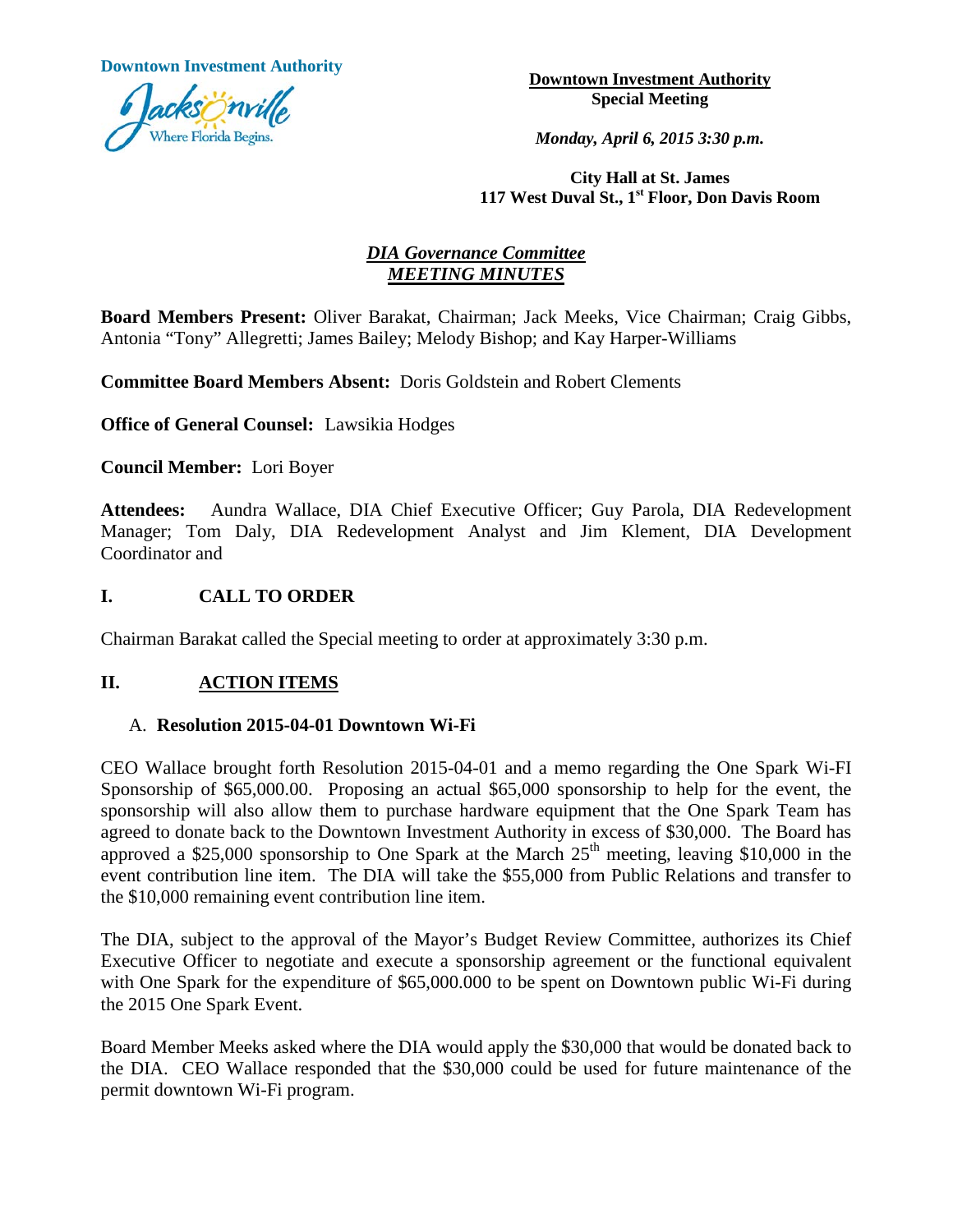Downtown Investment Authority Special Meeting One Spark Si-FI Sponsorship April 6, 2015 Page 2 of 3

CEO Wallace noted that the DIA currently has an intern from UNF that is working with social media to develop the website to get information out the public.

Elton Rivas, One Spark Co-Founder and CEO provided background information and stated that they were focused on making sure that the few kiosks are provided with much better quality.

CEO Wallace explained to the board that One Spark has indicated to him that they did not have the funding source and has turned to the Downtown Investment Authority. Due to the time frame CEO Wallace did not have 30-days to review their budget to bring back to the board. One Spark is a  $501(c)(3)$  Organization with no type of affiliation with the City of Jacksonville.

Board Member Bailey commented that the board would like the One Spark Event to be extremely successful and he sees this as a tremendous asset for the DIA's Wi-Fi plan in the future.

Board Member Gibbs asked when the port would be available. Mr. Rivas responded that the One Spark will compile the data and provided their experience from last year took about a month or so to receive the data and information back in. He pointed out that they could provide a beta test report within a month or so after the festival closes.

Council Member Boyer stated that the memo attached to the proposed resolution speaks primarily to a sponsorship and a temporary installation and it does indicate that there is some residual hardware value. She asked what would be anticipating actual residual value will be and also whether a residual component exists will they become usable. CEO Wallace replied they the DIA has worked with ITD and with One Spark since early this month about what they would be installing. The hardware would be compatible with ITD's assistance. The residual is being estimated at a cost of \$30- \$40 thousand dollars. The amount will not have to spend out of that \$80,000.

Board Member Harper-Williams asked if the hardware would benefit these larger events that would potentially be held downtown or is it useful for the entire Wi-Fi structure that is being placed downtown. CEO Wallace replied that the hardware would be useful for the entire Wi-Fi structure that is brought for Downtown. This hardware would be used for other events and daily usage for the downtown system as a whole.

Board Member Allegretti commented that he liked the idea that it's scalable for future events.

Usha Mohan, Chief of ITD stated that they have been working on installing the hardware with the Traffic Engineering and Public Works Department on the weekends trying to get everything put together. She pointed out that the hardware will transitioned once One Spark is over and it will be on the City's network at that point. The equipment that has been implemented or installed recently can be a part of the new design.

**A MOTION WAS MADE BY BOARD MEMBER BAILEY AND SECONDED BY BOARD MEMBER GIBBS RECOMMENDING TO APPROVE RESOLUTION 2014-04-01 TO ENTER INTO A \$65,000 SPONSORSHIP AGREEMENT WITH ONE SPARK TO**